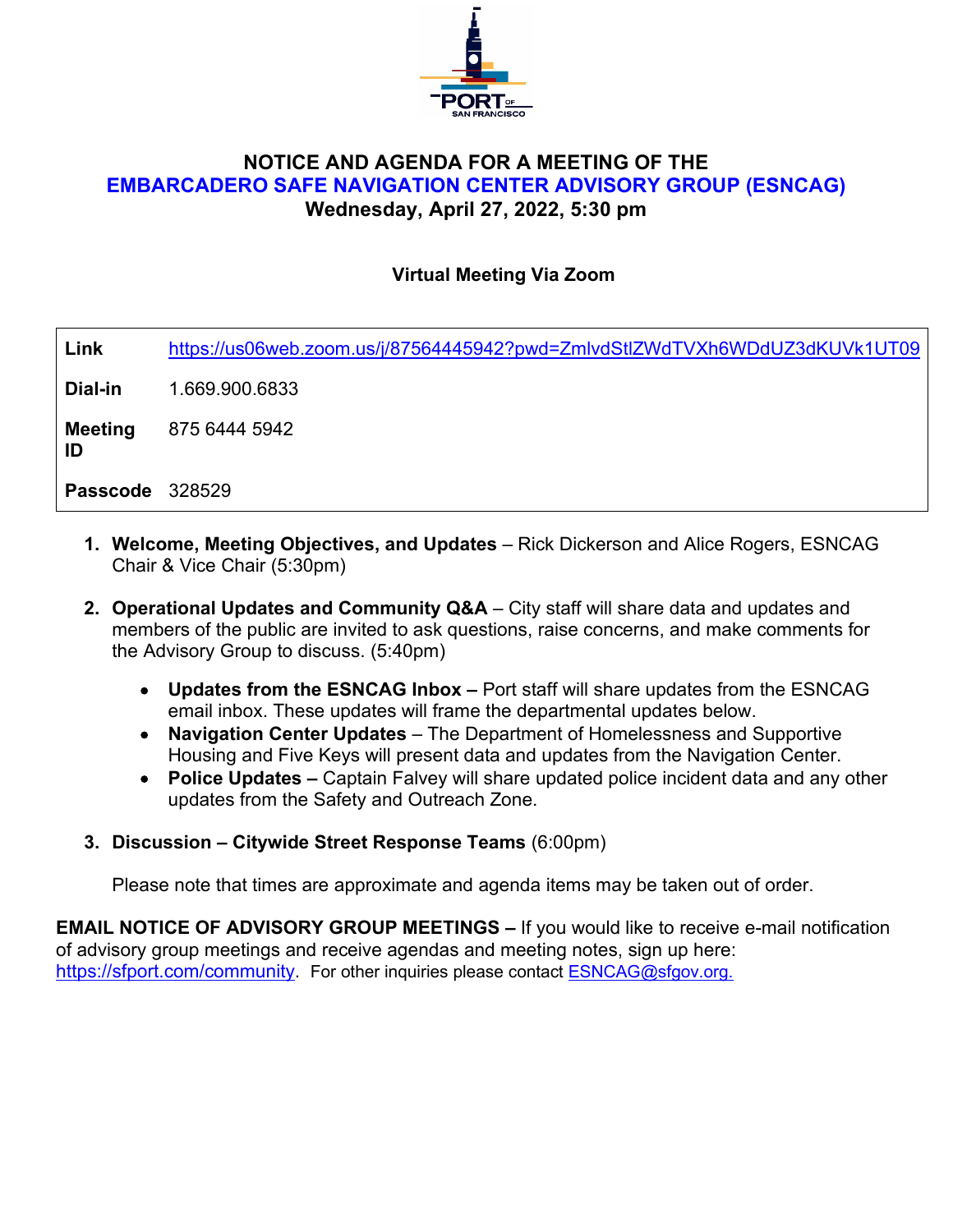# **EMBARCADERO SAFE NAVIGATION CENTER ADVISORY GROUP (ESNCAG) PURPOSE:**

Facilitate inclusive communication & collaboration among Advisory Group members, City departments, and the public in order to promote the **safety and quality of life** of everyone in the neighborhood. ESNCAG will do this through:



**1. DELIVERING INFORMATION & DATA** 

from the City and other stakeholders to the Advisory Group and the public.



to the community's concerns and creating a space for concerns to be voiced and discussed.



to address concerns and support the operations of the Embarcadero **SAFE Navigation Center.** 



# **Safety Zone Primary Outreach Zone Primary Outreach Zone**

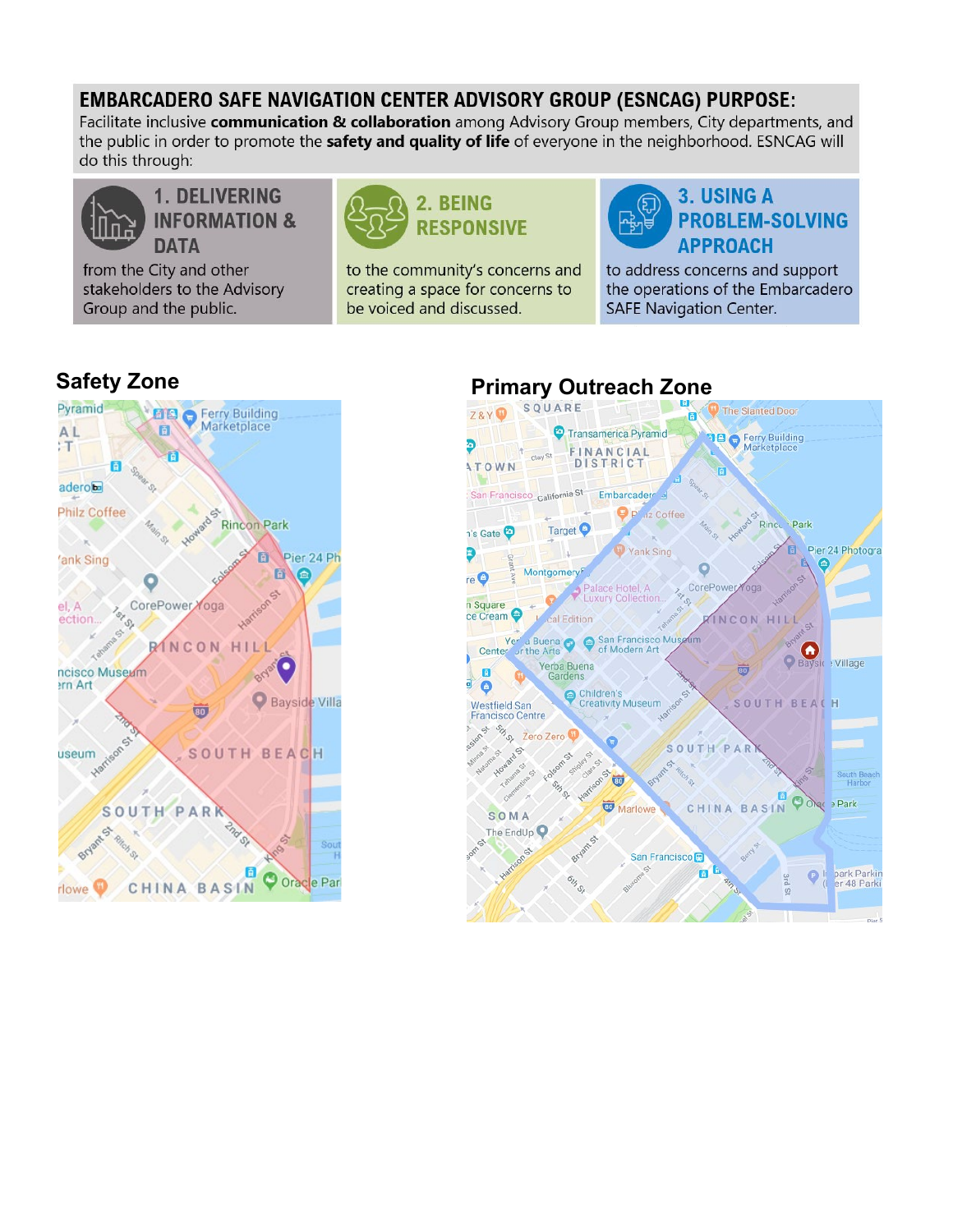# **ESNCAG Virtual Meeting Protocols**

During the COVID-19 pandemic, the Port of San Francisco is conducting business remotely as we comply with State of California and local health directives and orders for social distancing and staying at home. The Port is committed to ensuring that our meetings are accessible to the public, including the opportunity to participate by providing oral and written comment. The instructions below outline how members of the public can access the virtual ESNCAG meeting and provide public comment.

## **1. How to Join**

- a. Go to the first page of the notice/agenda and click on the Zoom Virtual Meeting Link.
- b. You can join the meeting from a desktop computer, mobile device, or telephone. Learn [more about Joining a Zoom Meeting.](https://support.zoom.us/hc/en-us/articles/201362193-Joining-a-Meeting)
	- i. If you are calling in, but would like to access meeting materials, please use links provided in the agenda above or visit the NAC meeting webpage and locate the specific meeting date.
	- ii. We recommend that you test out your device, internet connection, and Zoom app compatibility well before attempting to join the meeting.
- c. When prompted, provide your name and email address to be placed in the meeting. You will automatically be muted when joining as an attendee.

# 2. **Providing Public Comment**

- a. Public comment for NAC virtual meetings can be provided in multiple ways.
	- i. Written Comments:
		- 1. You are welcome to submit written comments to Port staff via email. Please send to esncag@sfgov.org
		- 2. In the subject line of your email, indicate the meeting date and the topic of your comment. For an item on the agenda, please include the meeting date and item number.
	- ii. Oral Comments:
		- 1. Following committee discussion of each agenda item, Port staff will provide an opportunity for public comment.
		- 2. If you want to provide oral comments on a specific agenda item, you will need to ["Raise your hand"](https://support.zoom.us/hc/en-us/articles/205566129-Raise-Hand-In-Webinar) during the Zoom meeting. \*If calling into the meeting from a telephone, you can use "Star (\*) 9" to raise/ lower your hand.
		- 3. Once your hand is raised and it is your turn to speak, the NAC meeting facilitator will unmute you, announce your name, and you will be able to make your comment. \***Depending on how you have called in, you may also need to unmute yourself**.
		- 4. After your public comment, your hand will be lowered, and you will be placed back on mute.